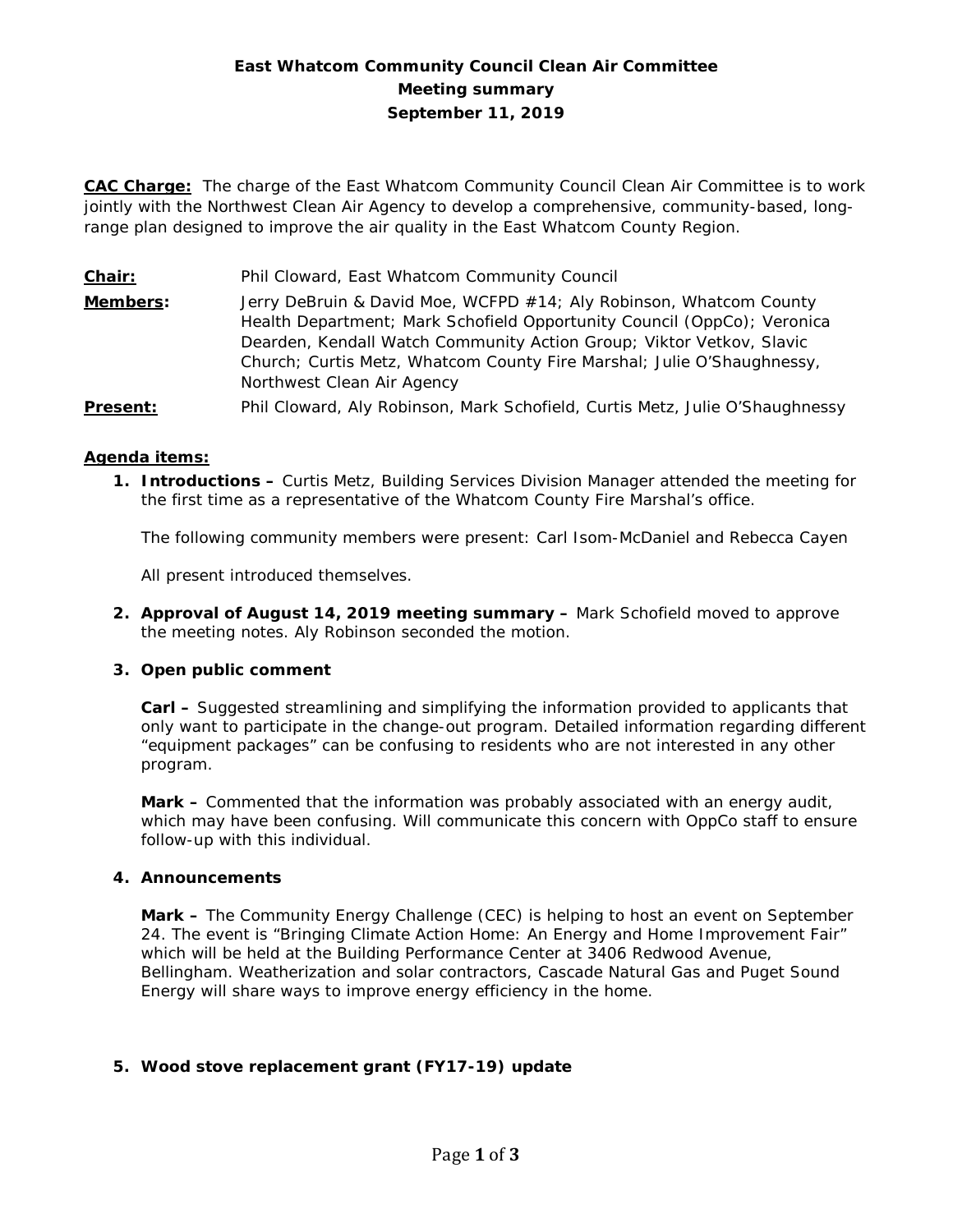**Julie –** NW Clean Air Agency received the grant agreement from Ecology in the amount of \$330,000 for the next biennium. Funds may be used to fully pay for change-outs of old qualifying wood stoves with a new wood/pellet stove *plus* a ductless heat pump, regardless of income.

Funds may also be used to retrofit seventeen specific households, who received a wood stove with NW Clean Air Agency funds, with a ductless heat pump (2017-2018). Julie will work with OppCo to finalize the Professional Services Agreement between NWCAA and OppCo and to expedite the signing process.

We are very excited and ready to kick off the program. There are six change-out projects ready to go and potentially ten more clients in the queue.

**Carl –** Asked if there is still room for additional clients.

**Mark & Julie –** Yes, additional potential clients are welcome to apply. It may be beneficial to encourage earlier application this grant round because so much work has already been done to identify potential change-out clients.

**Curtis –** Asked what type of change-out has the highest priority; pellet, most efficient, propane, etc.

**Julie –** The grant's objective is to provide a cleaner source of heat, which will result in a reduction in particulate emissions. It is up to the individual resident to choose their new heating device. The choices include a new stove (pellet or wood) that meets 2020 emission standards, a ductless heat pump or propane.

## **6. Biomass/smoke reduction fall event**

#### **Chipping**

**Rebecca –** On-line advertisement and sign-up for the chipping event are underway. Several community members have already signed up. The event will also be advertised in the Welcome Neighbor and the Peaceful Valley newsletter, via word-of-mouth and flyer distribution.

Rebecca worked with Zender, the chipping contractor, to identify the maximum number of households to signup (60). Additional households will be put on a waiting list. So far, the application process has been manageable. The deadline for signing up is September 20, but additional households will be taken after that date if there is room.

**Julie –** Expressed thanks to Rebecca for all her hard work in pursuing this event and making it happen.

**Phil –** Mentioned that a fuel assessment might be useful. It would help to identify the volume of vegetative material in the valley and any appropriate and reasonable disposal methods.

**Curtis –** Shared that there is a Wildland Fire Code coming into effect in 2020 that addresses fire loading adjacent to structures. If Whatcom County adopts this code there may be a stronger impetus for the County to participate in future events that reduce fuel loading.

#### **Biomass committee**

**Phil –** To make a pellet mill viable, there needs to be a large-scale project with a high pellet demand. To date, a project of this size and demand has not yet been identified.